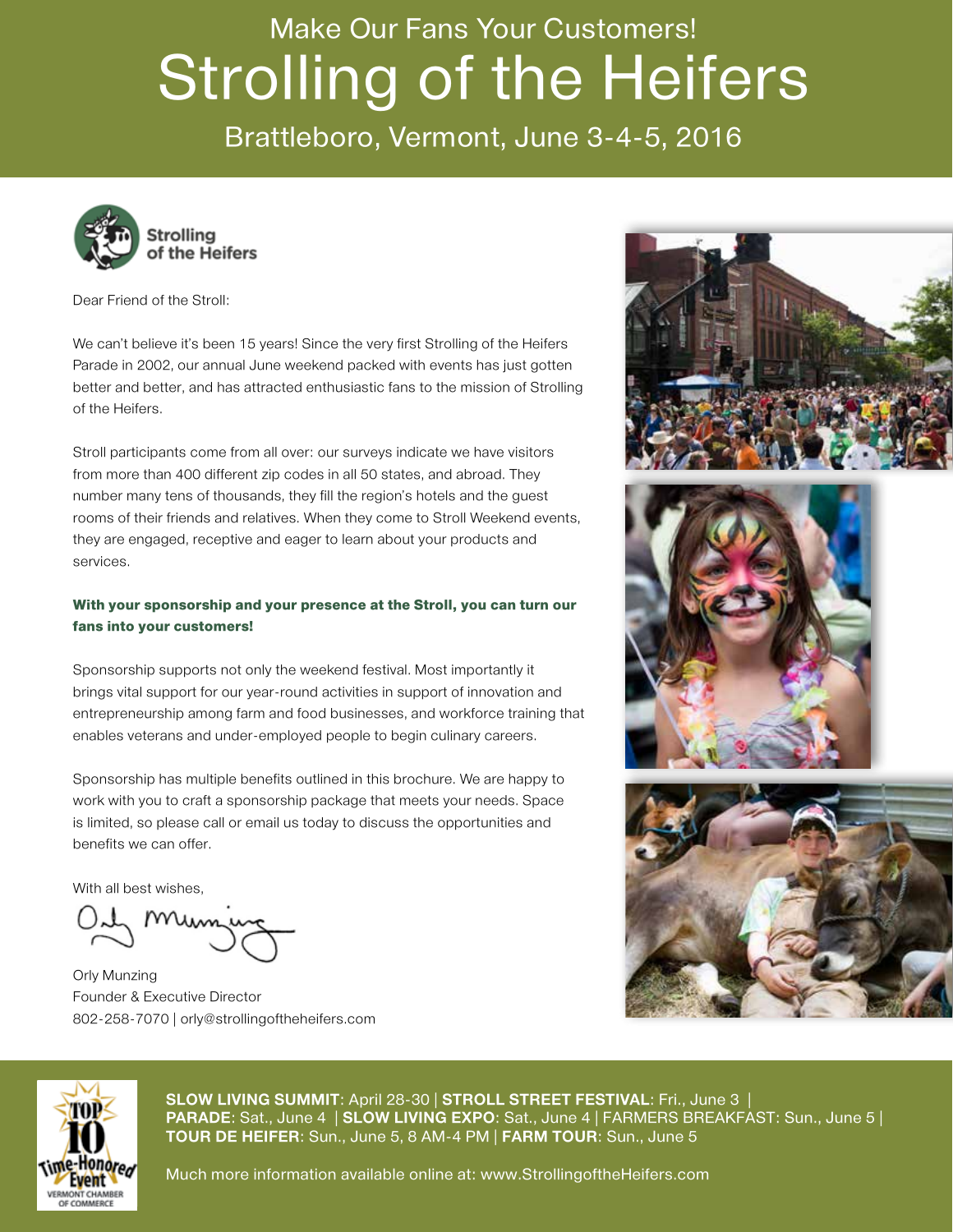

Our mission is to help sustain family farms by connecting people with healthy local food and with the people who produce it. In addition to the events of Strolling of the Heifers weekend, we present:

• The annual Slow Living **Summit, a Brattleboro** conference that gathers and connects people, businesses and organizations for a collaborative examination of key questions facing our world and our communities.

• Windham Grows, a

"business hatchery" that encourages innovation and entrepreneurship at farm and food businesses and helps small farm/food businesses thrive from the startup through scale-up stages.

• The Strolling of the Heifers **Locavore Index, which** promotes the value of local farms and local foods by ranking the 50 states in terms of their commitment to local food, and receives national media attention.

### Why sponsor Strolling of the Heifers?



Your sponsorship enables you to share your brand, products and services with the many thousands of people who attend our events. In addition, you will receive a number of other direct benefits, as listed in the Sponsorship Opportunities & Benefits chart in this flier.

With a Strolling of the Heifers event marketing package, your organization will profit from:

- Multiple opportunities to **expose your brand** through:
	- Direct engagement with Stroll weekend participants
	- Strolling of the Heifers marketing and public relations outreach program
	- Association with the renowned and positive public image of Strolling of the Heifers, as portrayed in widespread media exposure
- **Recognition of your brand** as a supporter of sustainable agriculture, local food, renewable energy, green building and healthy living practices
- **Additional benefits** as outlined in the Sponsorship Opportunities & Benefits chart

With the help of generous annual sponsors, the Strolling of the Heifers Weekend, Slow Living Summit, Windham Grows and the Locavore Index are made possible. Please support our mission and ensure the continuation of these dynamic community-building events by confirming your sponsorship today.

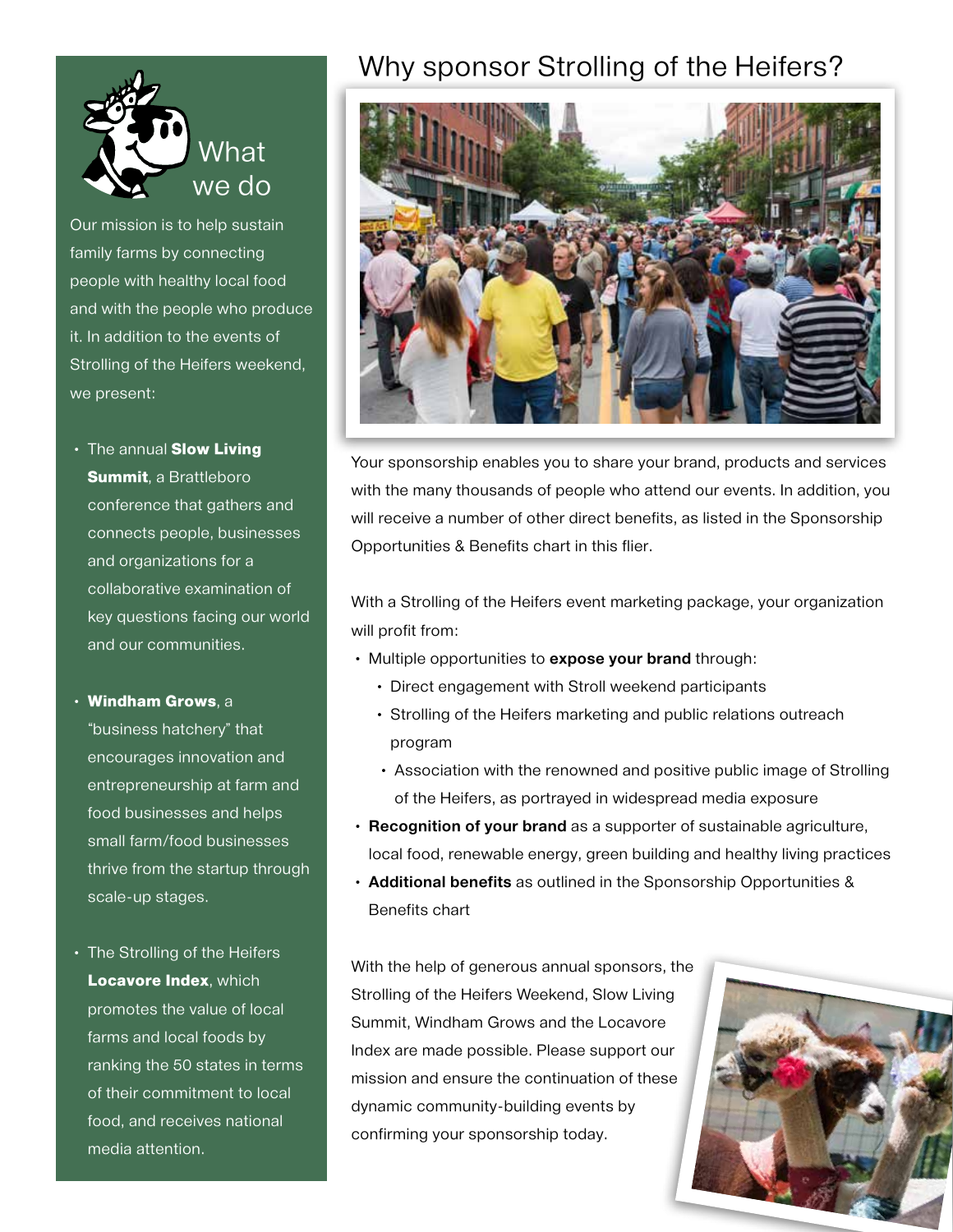









# The 2016 Events

#### **The 6th Annual Slow Living Summit April 28-30**

A conference about how people, communities, businesses and organizations can thrive by being more mindful, reflective, co-operative, sustainable and resilient. Slow Living means becoming more strongly connected to the land, our communities and our neighbors. The 2016 Summit focus: farm and food system entrepreneurship.

#### **Stroll Street Festival**

#### **Friday, June 3, 2016, 5:30-8:30 p.m.**

An agricultural Mardi Gras on Main Street with culinary competition, Gallery Walk, music, food and fun.

#### **The World-Famous Strolling of the Heifers Parade**

#### **Saturday, June 4, 2016 — 10 a.m. sharp**

Our signature event, attracting a huge crowd. This unique, whimsical, peaceful version of the Running of the Bulls features scores of lovable, well-groomed and decorated heifer calves led by future farmers, along with many cows, oxen, horses, goats, llamas, chickens, floats, tractors, bands, clowns, and much more.

#### **Slow Living Expo**

#### **Saturday, June 4, 2016 — all day**

An 11-acre festival featuring food, entertainment, animals, demonstrations, cheese village, craft show, forestry exhibit, healthy living village, energy pavilion, music, dancing & family fun. The Expo spotlights and invites vendor participation related to:

- Local agriculture and healthy, locally produced foods and fibers
- Wellness and healthy lifestyles
- Renewable energy resources of all kinds
- Sustainably operated retail and manufacturing
- Local and regional art, crafts, entertainment and education
- Green building construction and renovation resources

#### **Farmers Breakfast at the Marina**

**Sunday, June 5, 2016 — 9 a.m.-1 p.m.**

A bounteous feast featuring local, regional and organic foods

#### **Tour de Heifer**

#### **Sunday, June 5, 2016 — 8 a.m.-4 p.m.**

Vermont's most challenging (but highly scenic!) dirt road cycling event, with 15 mile, 30-mile and 60-mile route options, attracting hundreds of gravel-grinder cycling enthusiasts from all over the Northeast.

#### **Farm Tour**

#### **Sunday, June 5, 2016 — 10 a.m.-3 p.m.**

Educational visits to regional farms featuring special events, demonstrations and tours.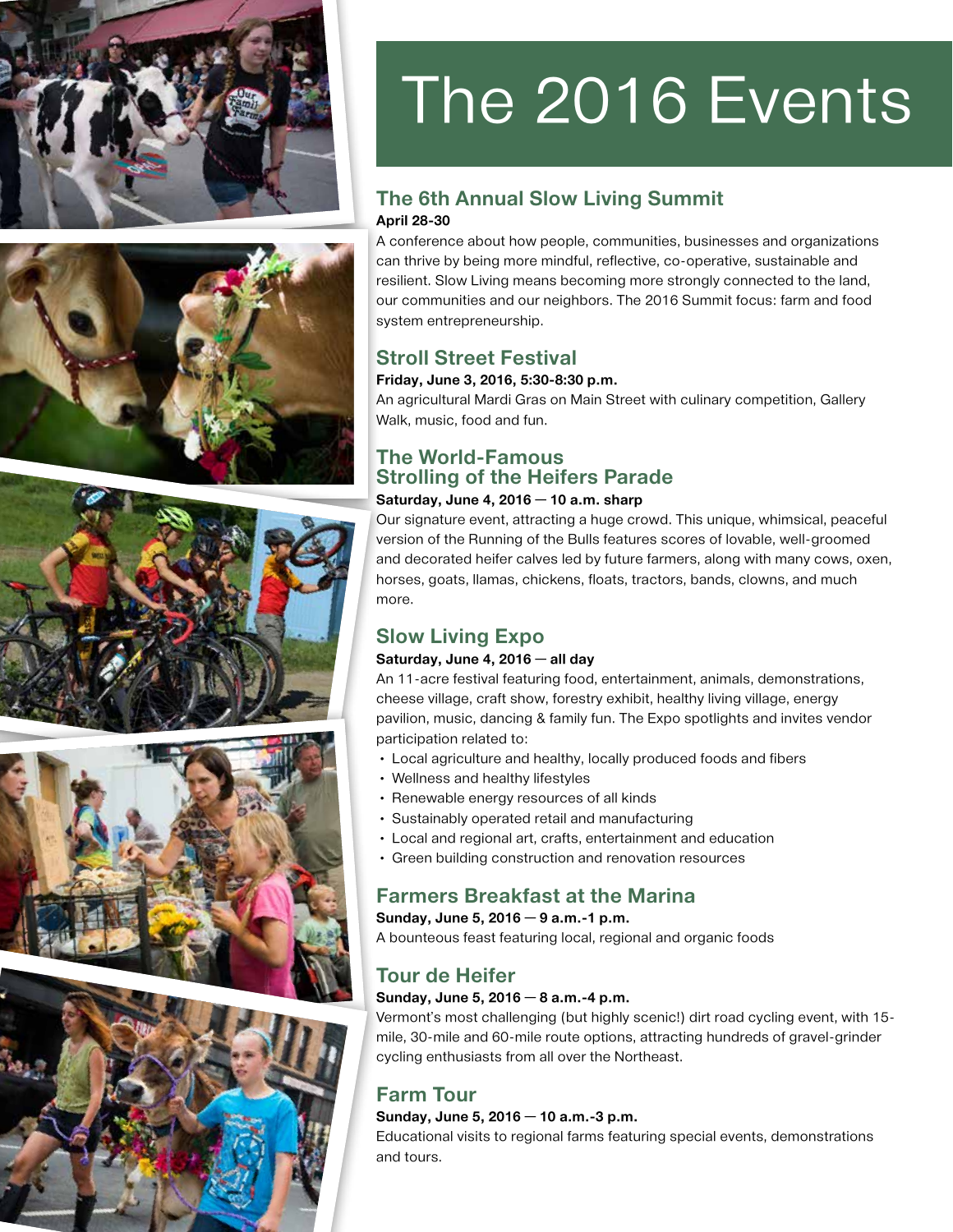| <b>Strolling</b><br>of the Heifers                                                                                                                                                                                          | <b>GENERAL WEEKEND SPONSORSHIP PACKAGES</b>               |                               |                                |                            |                              |                              | <b>VENDOR PACKAGES</b>        |                              |                                  |                                                          | <b>DONORS</b>                         |
|-----------------------------------------------------------------------------------------------------------------------------------------------------------------------------------------------------------------------------|-----------------------------------------------------------|-------------------------------|--------------------------------|----------------------------|------------------------------|------------------------------|-------------------------------|------------------------------|----------------------------------|----------------------------------------------------------|---------------------------------------|
|                                                                                                                                                                                                                             | <b>Weekend</b><br><b>Presenting</b><br><b>Sponsorship</b> | <b>Diamond</b><br>Sponsorship | <b>Platinum</b><br>Sponsorship | <b>Gold</b><br>Sponsorship | <b>Silver</b><br>Sponsorship | <b>Bronze</b><br>Sponsorship | <b>Crystal</b><br>Sponsorship | <b>Patron</b><br>Sponsorship | <b>Supporting</b><br>Sponsorship | <b>Friday Street</b><br><b>Festival</b><br><b>Vendor</b> | <b>Friend of the</b><br><b>Stroll</b> |
| 2016 SPONSORSHIP OPPORTUNITIES & BENEFITS                                                                                                                                                                                   | \$25,000                                                  | \$15,000                      | \$12,000                       | \$9,000                    | \$6,000                      | \$3,000                      | \$1,500                       | \$600                        | \$275                            | \$125                                                    | $$125+$                               |
| <b>Branding/Vending/Sampling Opportunities:</b>                                                                                                                                                                             |                                                           |                               |                                |                            |                              |                              |                               |                              |                                  |                                                          |                                       |
| Exclusive branding as presenting sponsor of all Slow Living and Strolling of the Heifers<br>Weekend events                                                                                                                  | $\sqrt{ }$                                                |                               |                                |                            |                              |                              |                               |                              |                                  |                                                          |                                       |
| Custom-tailored brand and product exposure package                                                                                                                                                                          | $\sqrt{ }$                                                | $\sqrt{ }$                    | $\sqrt{ }$                     | $\sqrt{ }$                 | $\sqrt{ }$                   | $\sqrt{ }$                   |                               |                              |                                  |                                                          |                                       |
| Saturday Slow Living Expo: 10' x 10' vending/sampling spaces                                                                                                                                                                | 4                                                         | $\overline{3}$                | 3                              | $\overline{2}$             | $\overline{2}$               |                              |                               |                              |                                  |                                                          |                                       |
| Friday evening Street Festival: vending/sampling opportunity                                                                                                                                                                | $\sqrt{ }$                                                | $\sqrt{ }$                    | $\sqrt{ }$                     | $\sqrt{ }$                 |                              |                              |                               |                              |                                  |                                                          |                                       |
| Sunday Tour de Heifer: vending/sampling opportunity                                                                                                                                                                         |                                                           |                               | $\sqrt{ }$                     | $\sqrt{ }$                 | $\sqrt{ }$                   |                              |                               |                              |                                  |                                                          |                                       |
| <b>Generous advertising space and sponsorship credit:</b>                                                                                                                                                                   |                                                           |                               |                                |                            |                              |                              |                               |                              |                                  |                                                          |                                       |
| Slow Living Summit: ad in program book (full page size: 4.75" W x 7.75" D)                                                                                                                                                  | Full page,<br>back cover,<br>color                        | Full page                     | Full page                      | $1/2$ page                 | $1/4$ page                   | $1/8$ page                   |                               |                              |                                  |                                                          |                                       |
| Stroll Weekend Program Book ad (full page size is 10.125" W x 9.875" D)                                                                                                                                                     | Full page,<br>back cover,<br>color                        | Full page,<br>color           | Full page                      | <b>Full page</b>           | $1/2$ page                   | $1/4$ page                   | $1/8$ page                    | 1/16th page                  |                                  |                                                          |                                       |
| Stroll Weekend Program Book listing in categorized vendor listing                                                                                                                                                           | $\sqrt{ }$                                                | $\sqrt{ }$                    | $\sqrt{ }$                     | $\sqrt{ }$                 | $\sqrt{ }$                   | $\sqrt{ }$                   | $\sqrt{}$                     | $\sqrt{ }$                   | $\sqrt{ }$                       |                                                          |                                       |
| Discounted rates for any additional advertising or color upgrade                                                                                                                                                            | $\sqrt{ }$                                                | $\sqrt{ }$                    | $\sqrt{ }$                     | $\sqrt{ }$                 | $\sqrt{ }$                   | $\sqrt{ }$                   | $\sqrt{ }$                    |                              | $\sqrt{ }$                       | $\sqrt{ }$                                               |                                       |
| Your sponsor or brand LOGO placed:                                                                                                                                                                                          |                                                           |                               |                                |                            |                              |                              |                               |                              |                                  |                                                          |                                       |
| EXCLUSIVELY in all Stroll Weekend print ads, posters, rack cards; on front cover of Weekend<br>Program Book; in all email blasts; at top of Program Book acknowledgments page; at top of<br>post-weekend acknowledgments ad | $\sqrt{ }$                                                |                               |                                |                            |                              |                              |                               |                              |                                  |                                                          |                                       |
| Tour de Heifer: on cycling route map                                                                                                                                                                                        | $\sqrt{ }$                                                | $\sqrt{ }$                    |                                | $\sqrt{ }$                 | $\sqrt{ }$                   |                              |                               |                              |                                  |                                                          |                                       |
| Stroll website: text with logo on individual sponsor page (up to 200 words)                                                                                                                                                 | $\sqrt{ }$                                                | $\sqrt{ }$                    | $\sqrt{ }$                     | $\sqrt{ }$                 | $\sqrt{ }$                   | $\sqrt{ }$                   |                               |                              |                                  |                                                          |                                       |
| Stroll website: in the rotating sponsor banner in the footer (150+ pages)                                                                                                                                                   | $\sqrt{ }$                                                | $\sqrt{ }$                    | $\sqrt{ }$                     | $\sqrt{ }$                 | $\sqrt{ }$                   |                              | $\sqrt{}$                     |                              |                                  |                                                          |                                       |
| Stroll website sponsor page                                                                                                                                                                                                 |                                                           | $\sqrt{ }$                    | $\sqrt{ }$                     |                            | $\sqrt{ }$                   | $\sqrt{ }$                   | $\sqrt{ }$                    |                              | $\sqrt{ }$                       | $\sqrt{ }$                                               |                                       |
| Mentions and listings of your sponsor or brand NAME:                                                                                                                                                                        |                                                           |                               |                                |                            |                              |                              |                               |                              |                                  |                                                          |                                       |
| EXCLUSIVELY in all radio advertising                                                                                                                                                                                        | $\sqrt{ }$                                                |                               |                                |                            |                              |                              |                               |                              |                                  |                                                          |                                       |
| Stroll Facebook page                                                                                                                                                                                                        | $\sqrt{ }$                                                | $\sqrt{ }$                    | $\sqrt{ }$                     | $\sqrt{ }$                 | $\sqrt{ }$                   |                              |                               |                              |                                  |                                                          |                                       |
| <b>Stroll Pinterest</b>                                                                                                                                                                                                     | $\sqrt{ }$                                                | $\sqrt{ }$                    | $\sqrt{ }$                     | $\sqrt{ }$                 | $\sqrt{ }$                   |                              |                               |                              |                                  |                                                          |                                       |
| <b>Stroll Tweets</b>                                                                                                                                                                                                        |                                                           |                               |                                |                            |                              |                              |                               |                              |                                  |                                                          |                                       |
| Parade MC and BCTV announcers                                                                                                                                                                                               | $\sqrt{ }$                                                | $\sqrt{ }$                    | $\sqrt{ }$                     | $\sqrt{ }$                 | $\sqrt{ }$                   |                              |                               |                              |                                  |                                                          |                                       |
| Radio and TV interviews                                                                                                                                                                                                     | $\sqrt{ }$                                                | $\sqrt{ }$                    | $\sqrt{ }$                     | $\sqrt{ }$                 | $\sqrt{ }$                   | $\sqrt{ }$                   |                               |                              |                                  |                                                          |                                       |
| Stroll press releases, as appropriate                                                                                                                                                                                       |                                                           | $\sqrt{ }$                    | $\sqrt{ }$                     | $\sqrt{ }$                 |                              |                              |                               |                              |                                  |                                                          |                                       |
| Stroll email newsletters, as appropriate                                                                                                                                                                                    | $\sqrt{ }$                                                | $\sqrt{ }$                    | $\sqrt{ }$                     | $\sqrt{ }$                 | $\sqrt{ }$                   | $\sqrt{ }$                   |                               |                              |                                  |                                                          |                                       |
| Stroll Weekend Program acknowledgments page                                                                                                                                                                                 | $\sqrt{ }$                                                | $\sqrt{ }$                    | $\sqrt{ }$                     | $\sqrt{ }$                 | $\sqrt{ }$                   |                              |                               |                              | $\sqrt{ }$                       |                                                          | $\sqrt{ }$                            |
| Post-weekend full-page "thank-you" ad                                                                                                                                                                                       |                                                           |                               |                                |                            |                              |                              |                               |                              | $\sqrt{ }$                       |                                                          | $\sqrt{ }$                            |
| Your sponsor or brand BANNERS carried or displayed prominently:                                                                                                                                                             |                                                           |                               |                                |                            |                              |                              |                               |                              |                                  |                                                          |                                       |
| EXCLUSIVELY at the head of the Parade                                                                                                                                                                                       | $\sqrt{ }$                                                |                               |                                |                            |                              |                              |                               |                              |                                  |                                                          |                                       |
| <b>Stroll Street Fair</b>                                                                                                                                                                                                   |                                                           | $\sqrt{ }$                    |                                | $\sqrt{ }$                 |                              |                              |                               |                              |                                  |                                                          |                                       |
| Slow Living Summit Events                                                                                                                                                                                                   | $\sqrt{ }$                                                | $\sqrt{ }$                    | $\sqrt{ }$                     | $\sqrt{ }$                 |                              |                              |                               |                              |                                  |                                                          |                                       |
| Tour de Heifer                                                                                                                                                                                                              | $\sqrt{ }$                                                | $\sqrt{ }$                    | $\sqrt{ }$                     | $\sqrt{ }$                 |                              |                              |                               |                              |                                  |                                                          |                                       |
| Slow Living Expo                                                                                                                                                                                                            | $\sqrt{ }$                                                | $\sqrt{ }$                    | $\sqrt{ }$                     | $\sqrt{ }$                 | $\sqrt{ }$                   |                              |                               |                              |                                  |                                                          |                                       |
| During the Parade (sponsor provides banner carriers)                                                                                                                                                                        | $\sqrt{ }$                                                | $\sqrt{ }$                    | $\sqrt{ }$                     | $\sqrt{ }$                 | $\sqrt{ }$                   | $\sqrt{ }$                   | $\sqrt{ }$                    |                              |                                  |                                                          |                                       |
| Parade VIP reviewing stand seats (2)                                                                                                                                                                                        |                                                           | $\sqrt{ }$                    | $\sqrt{ }$                     |                            |                              |                              |                               |                              |                                  |                                                          |                                       |